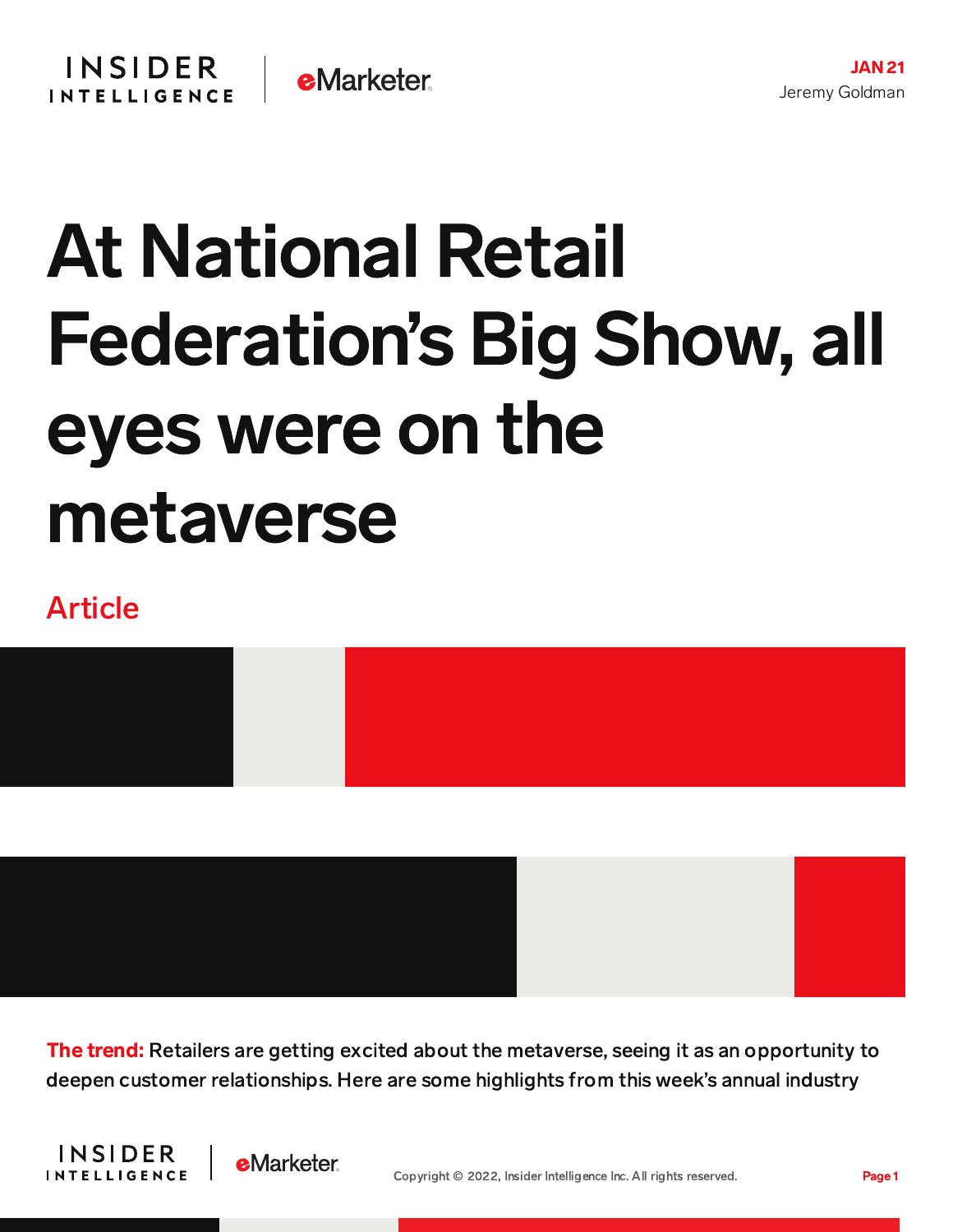conference.

The rise of the digital wardrobe: Patrice Louvet, CEO of Ralph Lauren, [said](https://www.cnbc.com/2022/01/17/ralph-lauren-ceo-says-metaverse-is-way-to-tap-into-younger-shoppers.html) during his session at the National Retail Federation's Big [Show](https://nrfbigshow.nrf.com/) that the metaverse is an opportunity to build relationships with younger consumers.

- Louvet shared how Ralph Lauren is [leveraging](https://content-na1.emarketer.com/ralph-lauren-latest-brand-jump-roblox-s-metaverse) Roblox, popular with underage consumers, to allow users to clothe avatars in branded apparel.
- The brand has also built a presence on the metaverse platform Zepeto, where it has sold over 100,000 units from its digital apparel collection.
- On the trade show floor, ecommerce platform Obsess [showcased](https://risnews.com/best-nrf-2022-top-10-takeaways) a mobile responsive virtual storefronts it had made for Ralph Lauren, as well as other brands, including Bravo TV and Dermalogica.

Digital goods will go mainstream: According to Cassandra Napoli, senior strategist at forecaster WGSN Insight, getting familiar with the metaverse economy could become mandatory for brands that want to connect with Generation Alpha—those born from 2010 to 2024—which will be the first generation to have no memory of a life prior to digital goods and may prefer them to physical ones.

- Napoli addressed how brands and retailers will be able to make money in the metaverse, and how for many, augmented reality (AR) will serve as an entry point for more immersive experiences.
- Opportunities abound for creators as well: Napoli [theorized](https://consumergoods.com/nrf-2022-direct-avatar-strategy-imperative-brands-prepping-metaverse-entry) how celebrities will be able to license their digital twins to participate in a virtual campaign so that individuals can earn "by doing literally zero work."

Why the metaverse will work: Emma Chiu, global director at Wunderman Thompson Intelligence, [held](https://www.morningbrew.com/retail/stories/2022/01/18/nrf-metaverse) a session discussing why the metaverse shows so much potential: 85% of consumers feel that for brands to be successful in the future, digital presences will be "essential."

Chiu covered the concept of NOwnership—valuing experiences over material goods—and how it is more popular among Gen Zers. While nearly 35% of millennials think home ownership is important, just 26% of Gen Zers feel the same, [per](https://www.globest.com/2021/11/23/is-gen-z-interested-in-home-ownership-it-depends-who-you-ask/?slreturn=20220021140659) a recent Apartment List study.